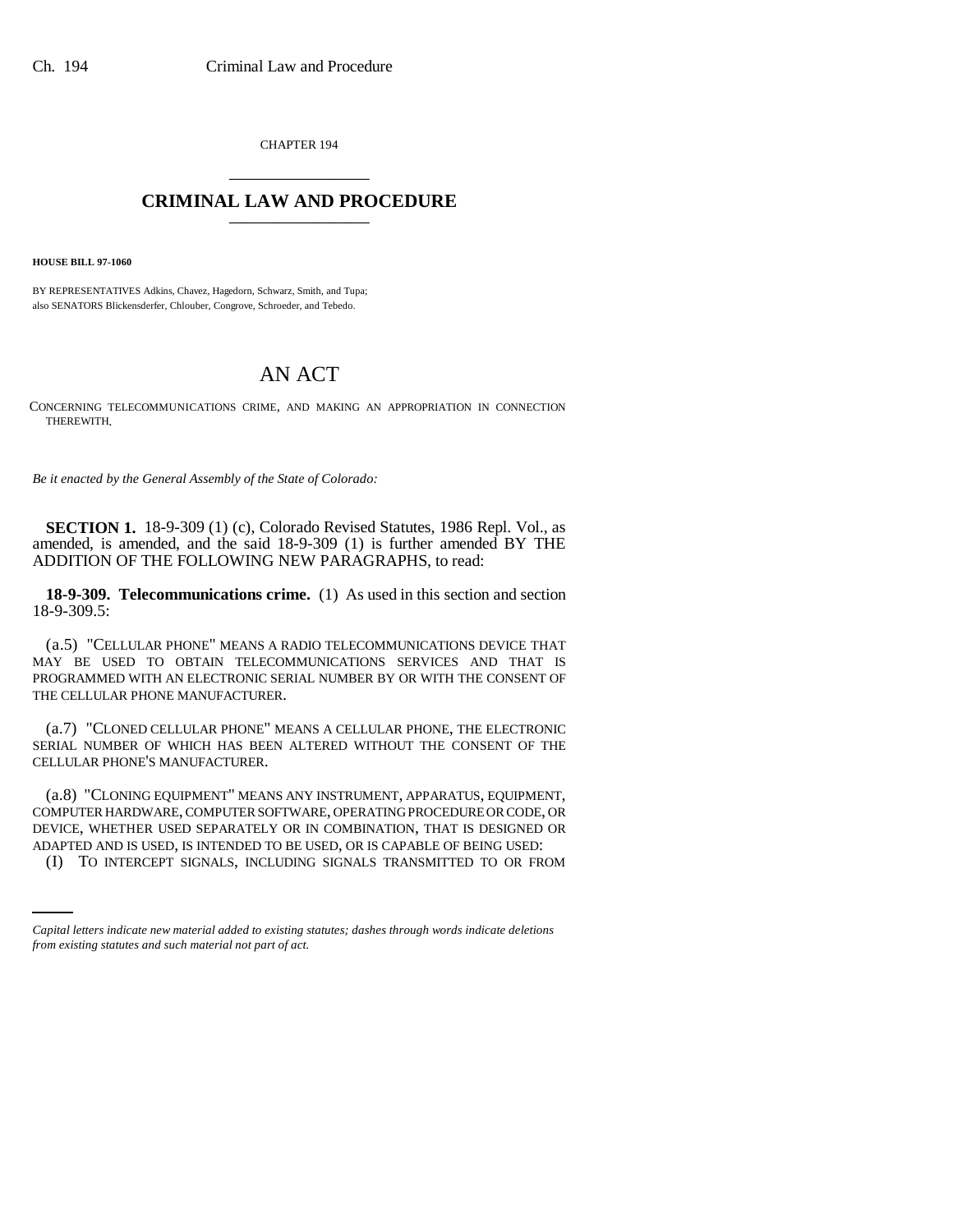CELLULAR PHONES, BETWEEN A TELECOMMUNICATIONS PROVIDER AND PERSONS USING TELECOMMUNICATIONS SERVICES OR BETWEEN PERSONS USING TELECOMMUNICATIONS SERVICES; OR

#### (II) TO CREATE CLONED CELLULAR PHONES.

(b.7) "ELECTRONIC SERIAL NUMBER" MEANS AN ELECTRONIC NUMBER THAT IS PROGRAMMED INTO A CELLULAR PHONE BY OR WITH THE CONSENT OF THE MANUFACTURER, TRANSMITTED BY THE CELLULAR PHONE, AND USED BY CELLULAR PHONE TELECOMMUNICATIONS PROVIDERS TO VALIDATE RADIO TRANSMISSIONS AS HAVING BEEN MADE BY CELLULAR PHONES AUTHORIZED OR APPROVED BY TELECOMMUNICATIONS PROVIDERS.

(c) "Illegal telecommunications equipment" means any instrument, apparatus, equipment, COMPUTER HARDWARE, COMPUTER SOFTWARE, mechanism, operating procedure or code, or device, WHETHER USED SEPARATELY OR IN COMBINATION, which THAT is designed or adapted and which is used or is intended to be used to evade the lawful charges for any telecommunications service or for concealing from any telecommunications provider or lawful authority the existence, place of origin, or destination of any telecommunication. ILLEGAL TELECOMMUNICATIONS EQUIPMENT INCLUDES CLONED CELLULAR PHONES.

(c.5) TO "INTERCEPT SIGNALS" MEANS TO ELECTRONICALLY CAPTURE, RECORD, REVEAL, OR OTHERWISE ACCESS SIGNALS, INCLUDING DATA, ELECTRONIC SERIAL NUMBERS, AND MOBILE IDENTIFICATION NUMBERS, THAT ARE EMITTED, TRANSMITTED, OR RECEIVED BY A TELECOMMUNICATIONS PROVIDER WITHOUT CONSENT OF THE TELECOMMUNICATIONS PROVIDER OR THE PERSON RECEIVING OR INITIATING THE SIGNAL.

(c.7) "MOBILE IDENTIFICATION NUMBER" MEANS THE CELLULAR PHONE NUMBER ASSIGNED TO A CELLULAR PHONE BY THE CELLULAR PHONE TELECOMMUNICATIONS PROVIDER.

**SECTION 2.** The introductory portion to 18-9-309 (2) and 18-9-309 (2) (b), Colorado Revised Statutes, 1986 Repl. Vol., as amended, are amended, and the said 18-9-309 is further amended BY THE ADDITION OF THE FOLLOWING NEW SUBSECTIONS, to read:

**18-9-309. Telecommunications crime.** (2) A person commits a class 3 misdemeanor or a class 6 felony for a second or subsequent violation of this subsection  $(2)$  within five years after a previous conviction if he OR SHE knowingly:

(b) Makes, possesses, or uses illegal telecommunications equipment; EXCEPT THAT A PERSON WHO KNOWINGLY USES CLONING EQUIPMENT TO CREATE A CLONED CELLULAR PHONE COMMITS A CLASS 4 FELONY AS PROVIDED IN SUBSECTION (4) OF THIS SECTION;

(2.5) A PERSON COMMITS A CLASS 6 FELONY IF, WITHIN FIVE YEARS AFTER A PREVIOUS VIOLATION OF SUBSECTION (2) OF THIS SECTION, THE PERSON COMMITS A SECOND OR SUBSEQUENT VIOLATION OF SUBSECTION (2) OF THIS SECTION; EXCEPT THAT A SECOND OR SUBSEQUENT VIOLATION OF SUBSECTION (2) OF THIS SECTION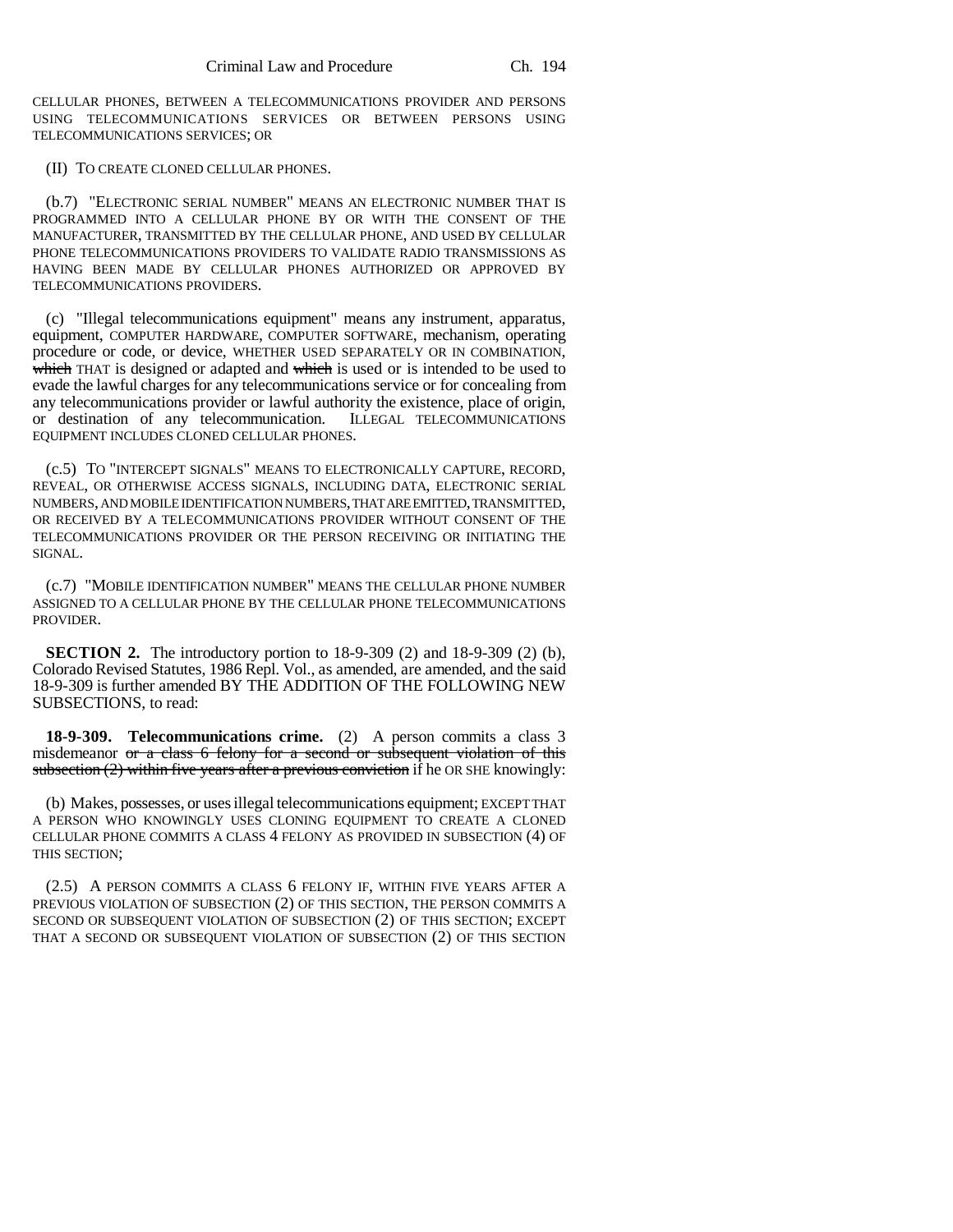#### Ch. 194 Criminal Law and Procedure

INVOLVING KNOWINGLY USING CLONING EQUIPMENT TO CREATE A CLONED CELLULAR PHONE, AS DESCRIBED IN PARAGRAPH (b) OF SUBSECTION (2) OF THIS SECTION, IS A CLASS 4 FELONY.

(4) (a) A PERSON COMMITS A CLASS 4 FELONY IF HE OR SHE KNOWINGLY USES CLONING EQUIPMENT TO:

(I) INTERCEPT SIGNALS, INCLUDING SIGNALS TRANSMITTED TO OR FROM CELLULAR PHONES, BETWEEN A TELECOMMUNICATIONS PROVIDER AND PERSONS USING TELECOMMUNICATIONS SERVICES OR BETWEEN PERSONS USING TELECOMMUNICATIONS SERVICES; OR

(II) CREATE A CLONED CELLULAR PHONE.

(b) A PERSON COMMITS A CLASS 4 FELONY IF HE OR SHE AIDS, ABETS, ADVISES, OR ENCOURAGES ONE OR MORE PERSONS WHO ENGAGE IN THE ACTIVITIES DESCRIBED IN PARAGRAPH (a) OF THIS SUBSECTION (4).

(c) EACH VIOLATION OF THIS SUBSECTION (4), INCLUDING EACH INSTANCE OF INTERCEPTING SIGNALS OR OF CREATING A CLONED CELLULAR PHONE, SHALL BE A SEPARATE OFFENSE.

(5) THE PROVISIONS OF THIS SECTION DO NOT APPLY TO:

(a) OFFICERS, EMPLOYEES, OR AGENTS OF TELECOMMUNICATIONS PROVIDERS WHO ENGAGE IN CONDUCT PROHIBITED BY THIS SECTION FOR THE PURPOSE OF CONSTRUCTING, MAINTAINING, OR CONDUCTING TELECOMMUNICATIONS SERVICES OR FOR LAW ENFORCEMENT PURPOSES;

(b) LAW ENFORCEMENT OFFICERS AND PUBLIC OFFICIALS IN CHARGE OF JAILS, POLICE PREMISES, SHERIFFS' OFFICES, DEPARTMENT OF CORRECTIONS' INSTITUTIONS, OR OTHER PENAL OR CORRECTIONAL INSTITUTIONS OR ANY OTHER PERSON UNDER THE COLOR OF LAW WHO ENGAGES IN CONDUCT PROHIBITED BY THIS SECTION FOR THE PURPOSE OF LAW ENFORCEMENT OR IN THE NORMAL COURSE OF THE OFFICER'S OR OFFICIAL'S EMPLOYMENT ACTIVITIES OR DUTIES; OR

(c) OFFICERS, EMPLOYEES, OR AGENTS OF FEDERAL OR STATE AGENCIES WHO ARE AUTHORIZED TO MONITOR OR INTERCEPT CELLULAR TELEPHONE SERVICE IN THE NORMAL COURSE OF THE OFFICER'S, EMPLOYEE'S, OR AGENT'S EMPLOYMENT.

(6) PROSECUTION UNDER THIS SECTION DOES NOT PRECLUDE CIVIL LIABILITY UNDER ANY APPLICABLE PROVISION OF LAW.

**SECTION 3.** 18-17-103 (5) (b), Colorado Revised Statutes, 1986 Repl. Vol., as amended, is amended BY THE ADDITION OF A NEW SUBPARAGRAPH to read:

**18-17-103. Definitions.** As used in this article, unless the context otherwise requires:

(5) "Racketeering activity" means to commit, to attempt to commit, to conspire to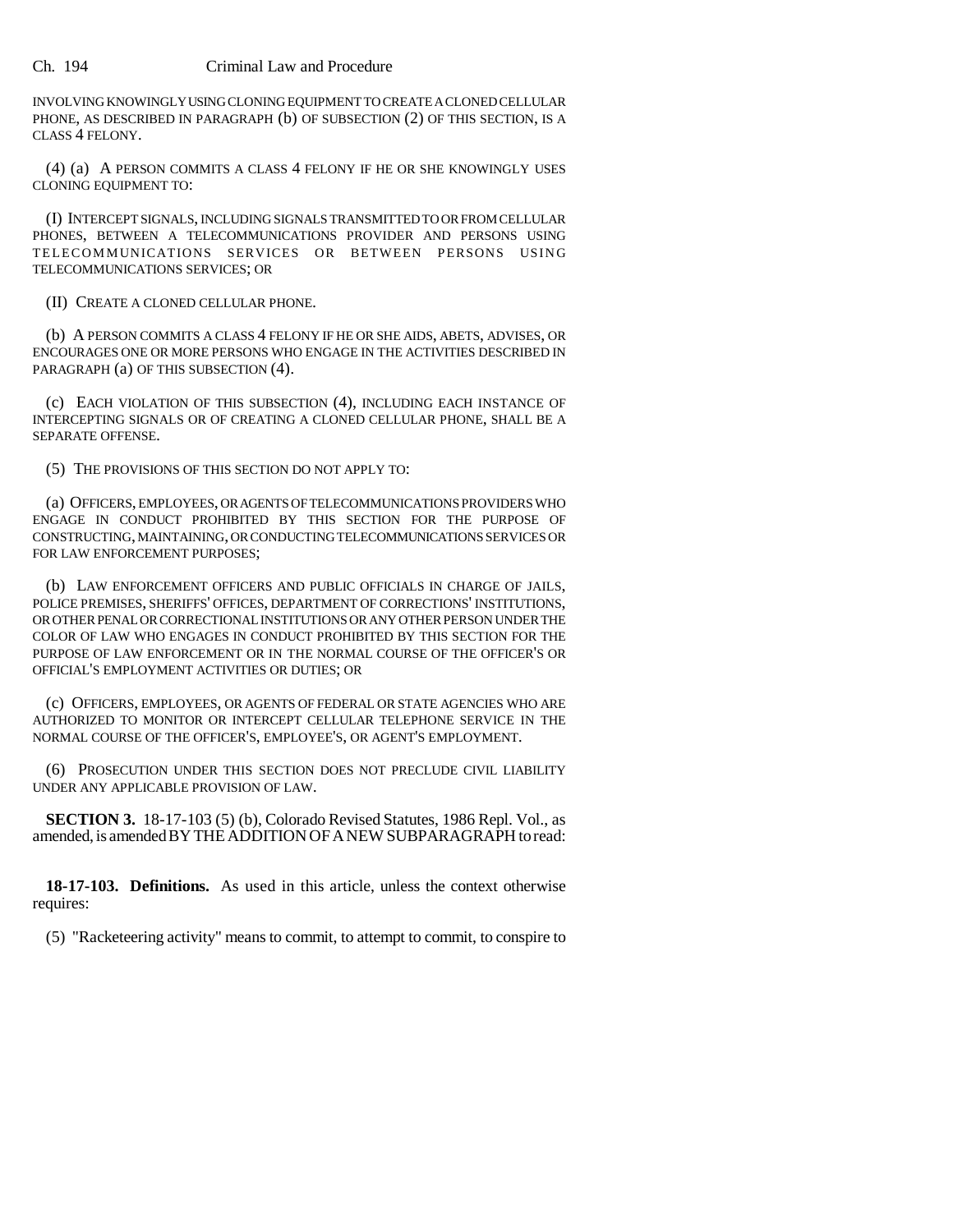commit, or to solicit, coerce, or intimidate another person to commit:

(b) Any violation of the following provisions of the Colorado statutes or any criminal act committed in any jurisdiction of the United States which, if committed in this state, would be a crime under the following provisions of the Colorado statutes:

(XVII) OFFENSES RELATING TO TELECOMMUNICATIONS CRIME AS SET FORTH IN SECTION 18-9-309.

**SECTION 4.** 24-75-302 (2) (j), Colorado Revised Statutes, 1988 Repl. Vol., as amended, is amended to read:

**24-75-302. Capital construction fund - capital assessment fees - calculation.** (2) As of July 1, 1988, and July 1 of each year thereafter through July 1, 1998, a sum as specified in this subsection (2) shall accrue to the capital construction fund. The state treasurer and the controller shall transfer such sum out of the general fund and into the capital construction fund as moneys become available in the general fund during the fiscal year beginning on said July 1. Transfers between funds pursuant to this subsection (2) shall not be deemed to be appropriations subject to the limitations of section 24-75-201.1. The amount which shall accrue pursuant to this subsection (2) shall be as follows:

(j) On July 1, 1997, fifty million dollars PLUS SEVENTY-THREE THOUSAND SIX HUNDRED THIRTY-SIX DOLLARS PURSUANT TO H.B. 97-1060, ENACTED AT THE FIRST REGULAR SESSION OF THE SIXTY-FIRST GENERAL ASSEMBLY; and

**SECTION 5.** Part 1 of article 1 of title 17, Colorado Revised Statutes, 1986 Repl. Vol., as amended, is amended BY THE ADDITION OF A NEW SECTION to read:

**17-1-120. Appropriation to comply with section 2-2-703.** (1) PURSUANT TO SECTION 2-2-703,C.R.S., THE FOLLOWING STATUTORY APPROPRIATIONS, OR SO MUCH THEREOF AS MAY BE NECESSARY, ARE MADE IN ORDER TO IMPLEMENT HB 97-1060, ENACTED AT THE FIRST REGULAR SESSION OF THE SIXTY-FIRST GENERAL ASSEMBLY:

(a) FOR THE FISCAL YEAR BEGINNING JULY 1, 1997, IN ADDITION TO ANY OTHER APPROPRIATION, THERE IS HEREBY APPROPRIATED, FROM THE CAPITAL CONSTRUCTION FUND CREATED IN SECTION 24-75-302, C.R.S., TO THE CORRECTIONS EXPANSION RESERVE FUND CREATED IN SECTION 17-1-116, THE SUM OF SEVENTY-THREE THOUSAND SIX HUNDRED THIRTY-SIX DOLLARS (\$73,636).

(b) FOR THE FISCAL YEAR BEGINNING JULY 1, 1998, IN ADDITION TO ANY OTHER APPROPRIATION, THERE IS HEREBY APPROPRIATED FROM THE GENERAL FUND TO THE DEPARTMENT OF CORRECTIONS, THE SUM OF TWENTY-TWO THOUSAND FOUR HUNDRED FIFTY-EIGHT DOLLARS (\$22,458).

(c) FOR THE FISCAL YEAR BEGINNING JULY 1, 1999, IN ADDITION TO ANY OTHER APPROPRIATION, THERE IS HEREBY APPROPRIATED FROM THE GENERAL FUND TO THE DEPARTMENT OF CORRECTIONS, THE SUM OF TWENTY-TWO THOUSAND FOUR HUNDRED FIFTY-EIGHT DOLLARS (\$22,458).